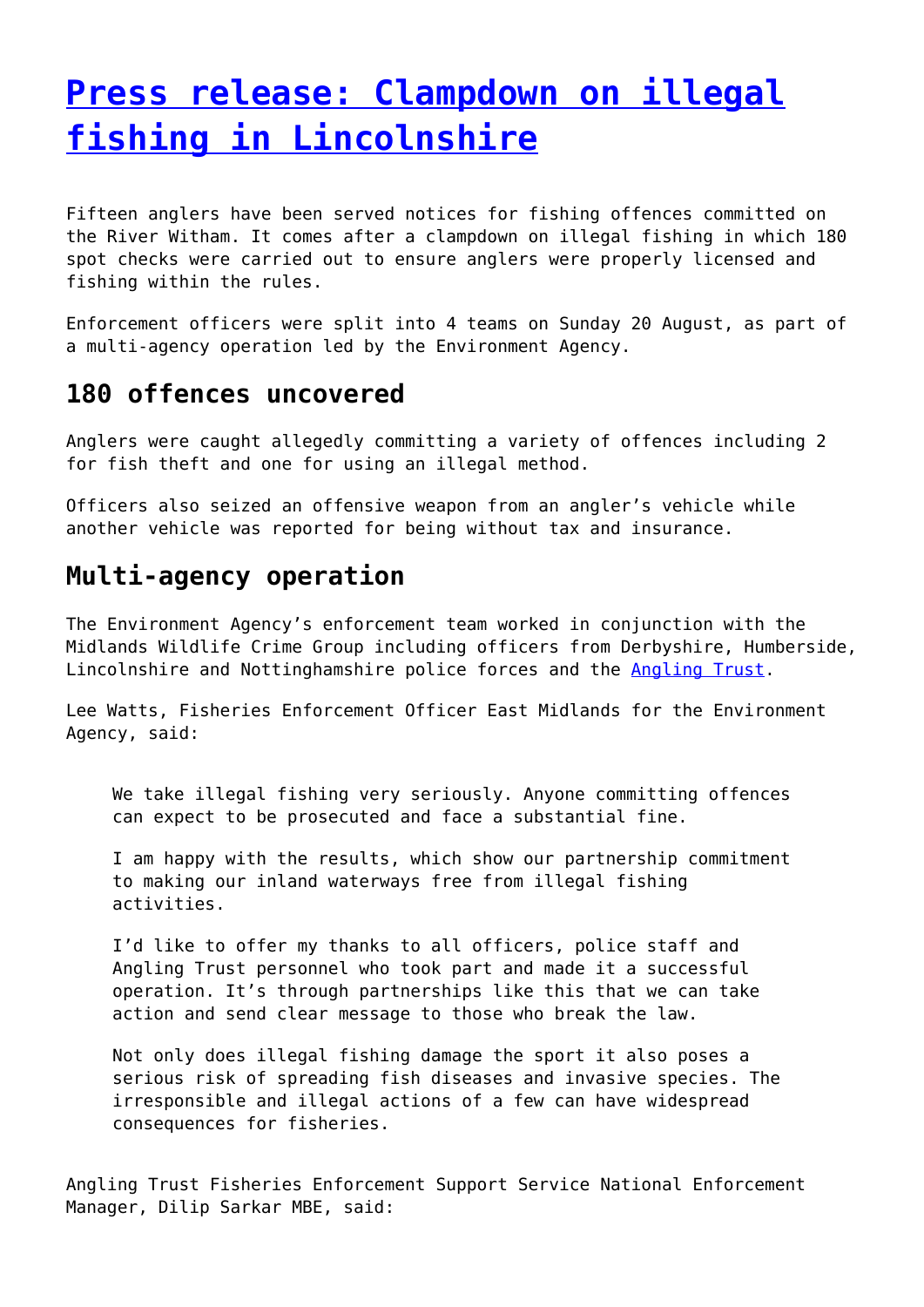This was a perfect example of partnership working in action – and what can be achieved by everyone working together. As always, we are most grateful to our volunteers for so public-spiritedly giving up their time to help protect fish and fisheries. We look forward to more of these operations.

### **Hefty penalties**

Anyone fishing illegally can expect to be prosecuted and face a fine of up to £2,500, and up to £50,000 for byelaw offences.

Last year, the Environment Agency checked more than 62,000 fishing licences and prosecuted more than 1,900 anglers for rod and line offences, resulting in fines and costs in excess of £500,000.

Anyone who suspects illegal fishing to be taking place should report the matter to the Environment Agency's incident hotline on 0800 80 70 60 or to [Crimestoppers](https://www.crimestoppers-uk.org/) on 0800 555 111.

Any angler aged 12 or over, fishing on a river, canal or still water needs a licence. A full fishing licence costs from just £30 (concessions and other types available) or is free for those aged 12 to 16. [Licences are available](https://www.gov.uk/get-a-fishing-licence) [via GOV.UK,](https://www.gov.uk/get-a-fishing-licence) by phoning 0344 800 5386, or from a local [Post Office.](http://www.postoffice.co.uk/branch-finder)

Money from fishing licence sales is invested in England's fisheries and is used to fund improvements for anglers including protecting stocks from illegal fishing, pollution and disease; restoring fish stocks through restocking; eradicating invasive species; and fish habitat improvements. The income is also used to fund the Angling Trust to provide information about fishing and to encourage participation in the sport.

# **[Press release: Man who attempted to](http://www.government-world.com/press-release-man-who-attempted-to-smuggle-people-hidden-in-cabinets-convicted/) [smuggle people hidden in cabinets](http://www.government-world.com/press-release-man-who-attempted-to-smuggle-people-hidden-in-cabinets-convicted/) [convicted](http://www.government-world.com/press-release-man-who-attempted-to-smuggle-people-hidden-in-cabinets-convicted/)**

Canterbury Crown Court heard how on 14 February 2016 a van was stopped by Border Force officers at the UK Control Zone in Coquelles, France. The driver was Huzaifa Hasan Musa, 22.

Border Force officers searched the van which was filled with furniture. A woman and child were found hidden in 1 cabinet in the load, and 3 men in another. All 5 Iraqi nationals were handed to the French Police Aux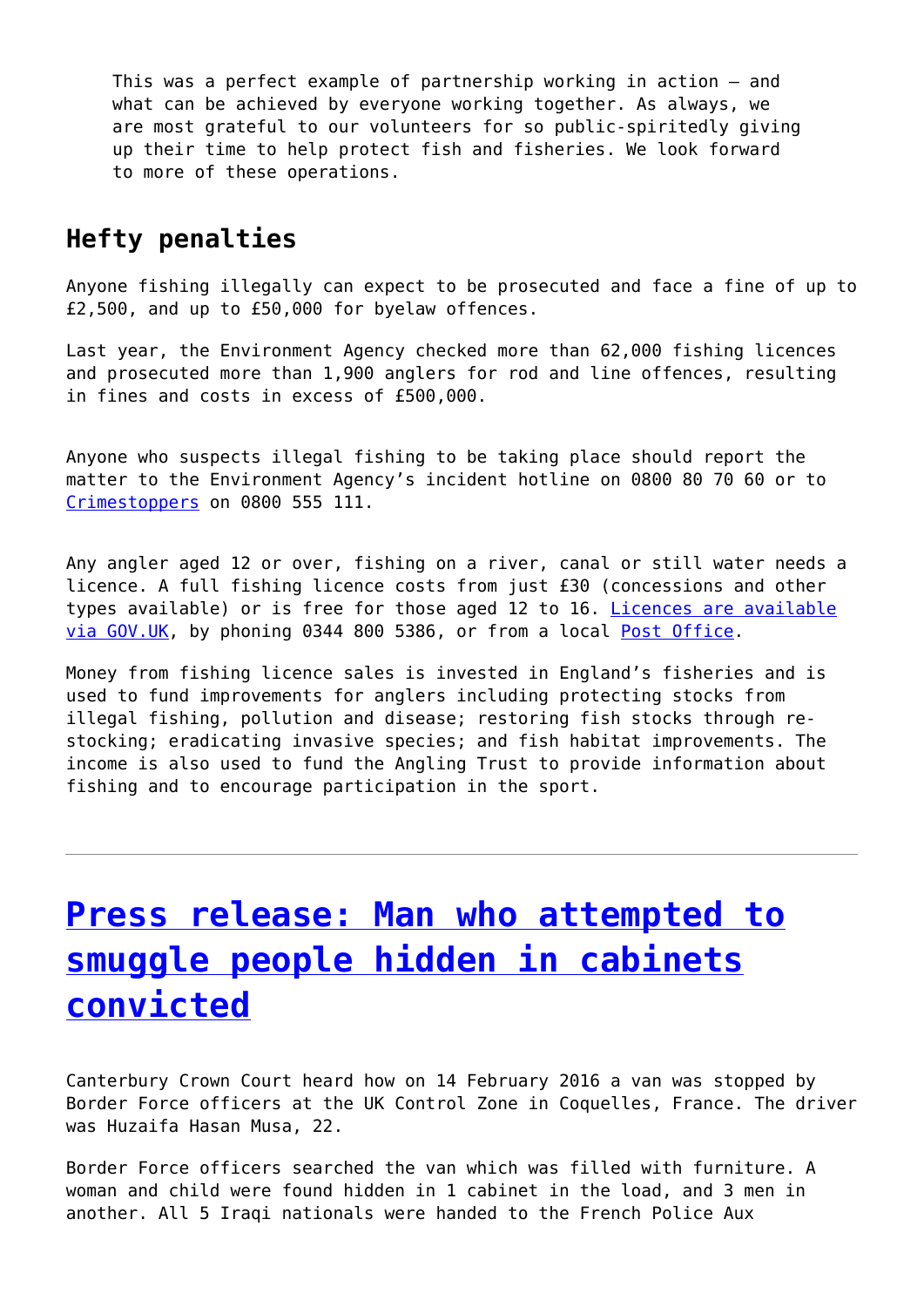Frontieres.

Director Paul Morgan, from Border Force South East and Europe, said:

Musa expressed surprise when the 5 people were found, but they had been quite deliberately hidden. They could not have got there by themselves.

People smugglers like Musa exploit the vulnerable and put lives at risk. Border Force targets its resources on prevention, protection and prosecution activity, working in close partnership with other law enforcement agencies, to prosecute those involved in this criminal trade.

Musa, of Mary Street, Scunthorpe, was arrested at the scene and the case was passed to Immigration Enforcement's Criminal and Financial Investigation (CFI) team.

Musa claimed that he had been to visit his step-grandmother near Dunkirk, though he couldn't provide an address to officers, and said that he had taken her furniture because she had intended to throw it all away. He later changed his story to say he had taken the furniture with him when he left for his trip.

However, analysis of Musa's mobile phone identified a string of suspicious messages including one Musa had sent saying as soon as he got through the tunnel he would get paid.

After a 2 day trial at Canterbury Crown Court, Musa was found guilty of assisting unlawful immigration into the UK and sentenced to 3 and a half years' imprisonment.

Assistant Director David Fairclough, from the Immigration Enforcement Criminal Investigations team, said:

Our officers built a compelling case to prove that Musa's story was a pack of lies. He claimed the purpose of his visit was to visit family, when in reality he was engaged in people smuggling in order to line his own pockets and with no thought for the safety of those he was transporting.

I hope this case serves as a clear warning that those who try to the UK's break immigration laws will be brought to justice.

Anyone with information about suspected immigration abuse can contact Crimestoppers on 0800 555 111 anonymously or visit [http://www.crimestoppers-uk.org.](http://www.crimestoppers-uk.org/)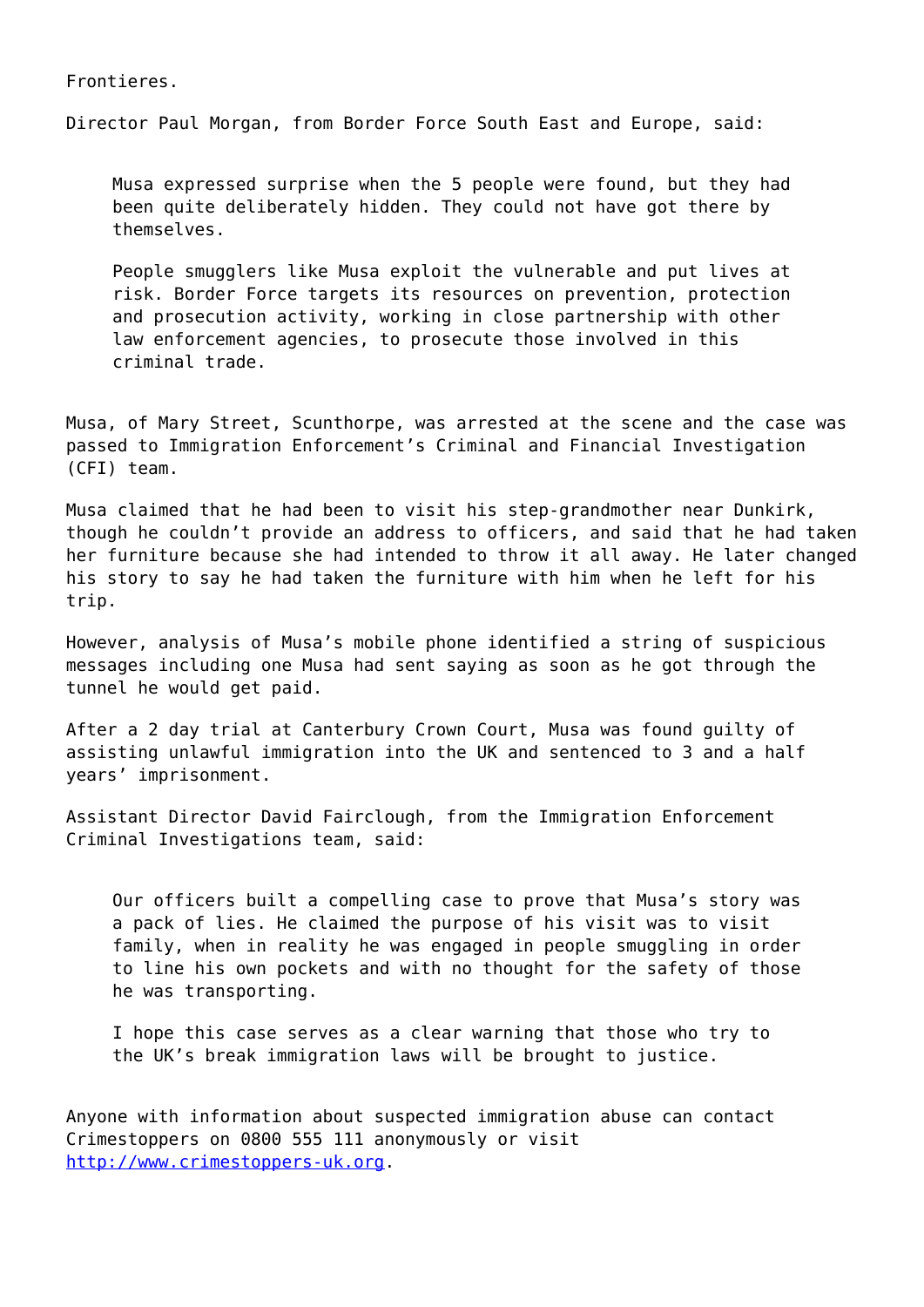## **[News story: Glasgow engineers scope](http://www.government-world.com/news-story-glasgow-engineers-scope-century-of-submarine-innovation-2/) [century of submarine innovation](http://www.government-world.com/news-story-glasgow-engineers-scope-century-of-submarine-innovation-2/)**

Govan-based [Thales](https://www.thalesgroup.com/en/countries/europe/united-kingdom/defence) delivered the first submarine periscope, the FY1, to the submarine M3 in late summer 1917. Since then, every class of RN submarine has been fitted with a periscope or optronics mast designed and built by Thales' engineers in Glasgow.

Today Thales' state-of-the-art optronics masts support submarines navigation, warfare and communications systems, including provide thermal imaging and night vision capabilities. The masts can complete a full 360° sweep of the horizon, looking for potential threats, in only a few seconds, providing high definition images of the battle space to commanders before they are detected by an adversary.

### **Defence Procurement Minister, Harriett Baldwin said:**

This anniversary marks a proud record of Scottish engineering contributing directly to UK defence and national security by providing the eyes and ears for our nuclear deterrent and attack submarines.

Generations of highly skilled engineers across Scotland have applied battle winning technologies to meet the needs of their UK armed forces, as well as exporting their innovations to dozens of navies around the world.

Royal Navy submarine M3 was fitted with the first FY1 No.1 periscope.

### **Victor Chavez, CEO, Thales UK, added:**

Arguably our greatest single innovation was introducing a night vision capability to allow submarines to navigate and gather intelligence 24/7.

However, our latest full remote control, non-hull penetrating optronics systems give naval architects more design flexibility by not restricting them to co-locating the fin and the control room via a 50ft long periscope. These options, combined with the digital inboard control and display system, provide commanders with a leap forward in submarine capability.

Optronics masts are electronic imaging systems and do not penetrate a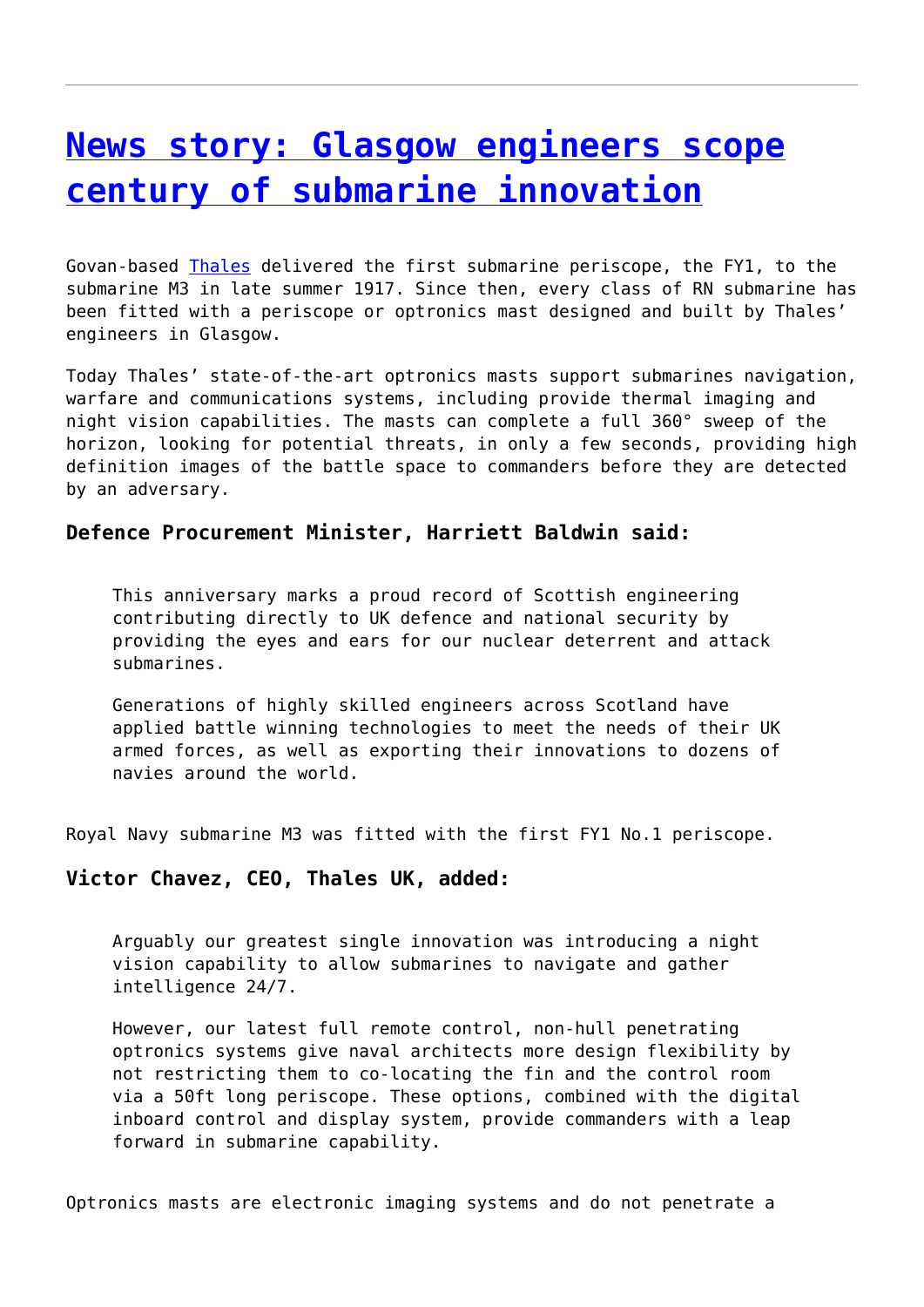submarine's hull, but are contained in the conning tower or 'fin'. They are fitted to all seven of the new Astute-class submarines, the first three of which are already in service from HM Naval Base Clyde.

Thales are currently bidding competitively to have their optronics masts procured for the BAE Systems Maritime build of four new Dreadnought nuclear deterrent submarines which will come into service in the 2030s. The company will conduct sea trials of their latest mast in 2018.

Defence Minister Harriett Baldwin speaking at Thales today.

Thales' site at Glasgow has 129 years heritage and currently employs 600 people, mainly very highly skilled technical and engineering jobs, designing and building optronics systems for the Royal Navy, Army and Royal Air Force.

From 2020 Scotland's HM Naval Base Clyde will be home to the entire UK Submarine Service of seven hunter killer and four deterrent submarines.

## **[News story: Review of exam setting](http://www.government-world.com/news-story-review-of-exam-setting-processes/) [processes](http://www.government-world.com/news-story-review-of-exam-setting-processes/)**

Ofqual will conduct a review of the rules under which serving teachers take part in writing and reviewing question papers, and the safeguards in place to prevent disclosure of confidential information.

The involvement of serving teachers in the process of exam setting has many benefits and exam malpractice by teachers is rare. However, access to live materials must be appropriately controlled and risks to security minimised. We will investigate whether the safeguards in place are sufficiently robust and whether changes are needed.

We will provide a progress update in our 'Summer Report' to be published later this year.

# **[News story: David Davis' closing](http://www.government-world.com/news-story-david-davis-closing-remarks-at-the-end-of-the-third-round-of-eu-exit-negotiations-in-brussels/) [remarks at the end of the third round](http://www.government-world.com/news-story-david-davis-closing-remarks-at-the-end-of-the-third-round-of-eu-exit-negotiations-in-brussels/) [of EU exit negotiations in Brussels](http://www.government-world.com/news-story-david-davis-closing-remarks-at-the-end-of-the-third-round-of-eu-exit-negotiations-in-brussels/)**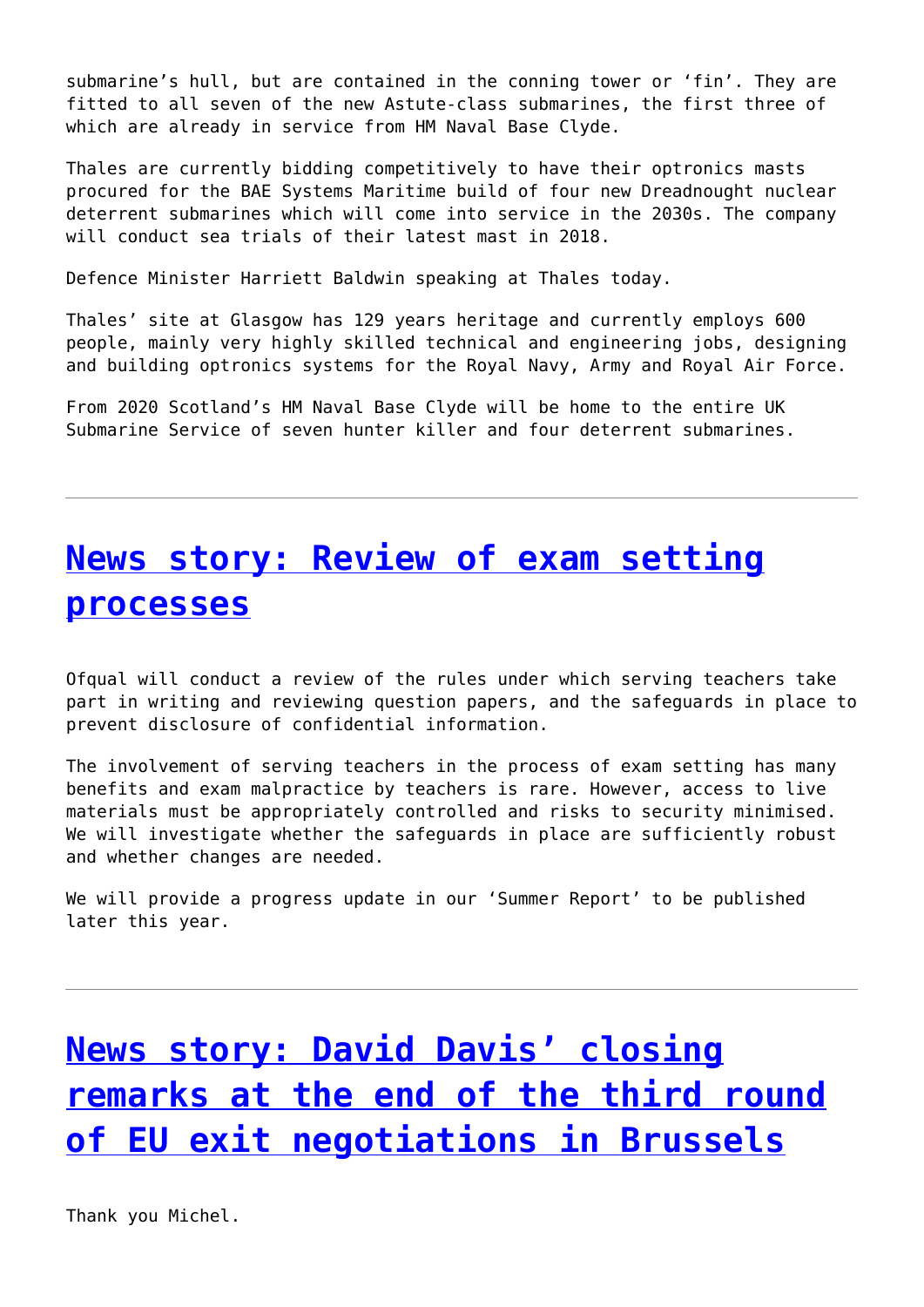And can I start by adding my compliments to both teams, to yours. They've both worked incredibly hard this week. It's been as ever with an important negotiation quite a high-stress week, in terms of their work. So they deserve our compliments and our thanks.

This week we have had long and detailed discussions across multiple areas and I think it is fair to say, that we have seen some concrete progress. I mean, Michel referred to one, but I think there's been more than that.

However, as I said at the very start of this week, it is only through flexibility and imagination that we'll achieve a deal that truly works for both sides.

In some areas we have found this from the Commission's side, which I welcome, but there remains some way to go.

Talks this week have once again focussed on citizens' rights, on financial matters, on Northern Ireland and Ireland, and on issues relating to our separation. I'm pleased to say we have engaged in detail on all of those areas.

Now, when I met Michel here on Monday to open this third round of negotiations I set out the need for us to drive forward the technical discussions.

I wanted us to establish the areas where we agree, and work through the areas where we disagree, to ensure that we make further progress on a whole range of issues.

I think we've delivered that.

The UK's approach has been informed by a series of detailed papers – on customs; on Northern Ireland; on goods; on civil judicial cooperation; on data; on enforcement and dispute resolution; and on technical matters regarding our separation, such as ongoing confidentiality obligations.

These papers represent the hard work and detailed thinking that has been going on behind the scenes across Whitehall over the past twelve months.

They offer pragmatic and innovative solutions to issues related to our withdrawal and the future deep and special partnership that we want with the European Union. They do not aim to dictate a single approach, but rather considered options for us to work on.

As I have said all along, issues around our withdrawal and our future relationship are inextricably linked.

Our approach of setting out positions on them both is designed to progress the current negotiations as swiftly as possible.

And I note on what Michel just said on that, and I'll come back to that in a moment.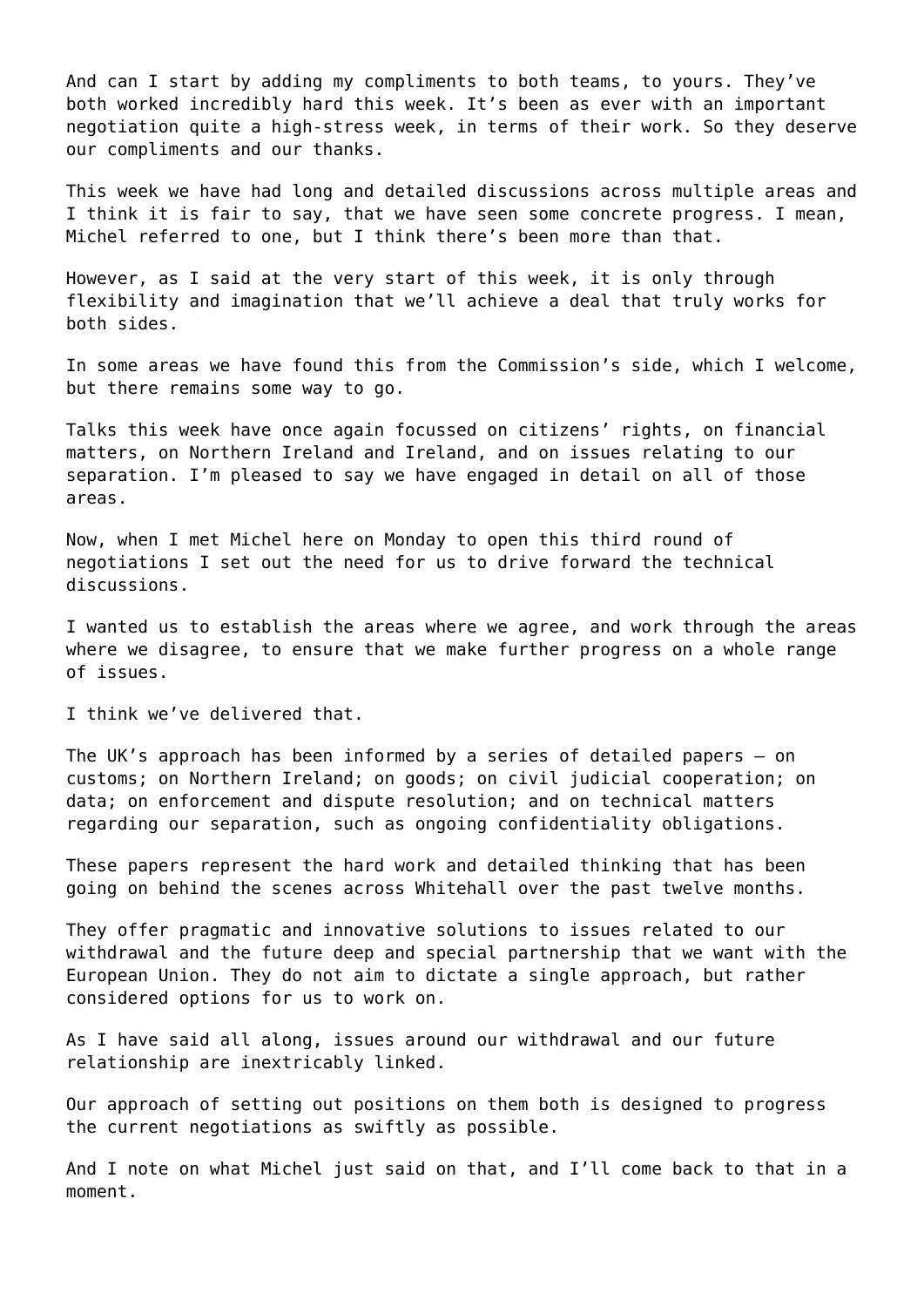And that approach is already bearing fruit.

But beyond the debates around process, and technicalities, at the heart of this process must be a desire to deliver the best outcome for the people and the businesses of the European Union and the United Kingdom.

### **Citizens Rights**

The most obvious area for that is on citizens' rights which remain a top priority.

This week we have discussed a wide range of issues which will have a significant impact on people's lives. In particular, both sides have agreed:

To protect the rights of frontier workers.

To cover future social security contributions for those covered by the Withdrawal Agreement.

That we should at least protect existing healthcare rights and arrangements for EU27 citizens in the UK and UK nationals in the EU. The EHIC arrangements.

That is good news for example, for British pensioners in the EU: it means that they will continue to have their health care arrangements protected both where they live and – when they travel to another Member State – to be able to use an EHIC card.

On economic rights, we have secured the right of British citizens in the EU27 to set up and manage a business within their Member State of residence, and of course visa versa.

On mutual recognition of qualifications, we have made progress in protecting the recognition of qualifications for British citizens resident in the EU27 and EU27 citizens in the UK.

For every one of these, of course, in fact every single thing I've said, all of these are reciprocal, they work for Brits in the EU and the EU27 in the UK.

To that end, we will shortly be publishing a comparison of the UK-EUpositions.

And we have had further discussions on the governance of the citizens' rights agreement – and the wider withdrawal agreement. We have shown a willingness to discuss creative solutions in this area and now is the time for the Commission to match it.

### **Financial Settlement**

On the financial settlement – the central point, I think, of Michel's comments – the Commission has set out its position and we have a duty to our taxpayers to interrogate it rigorously.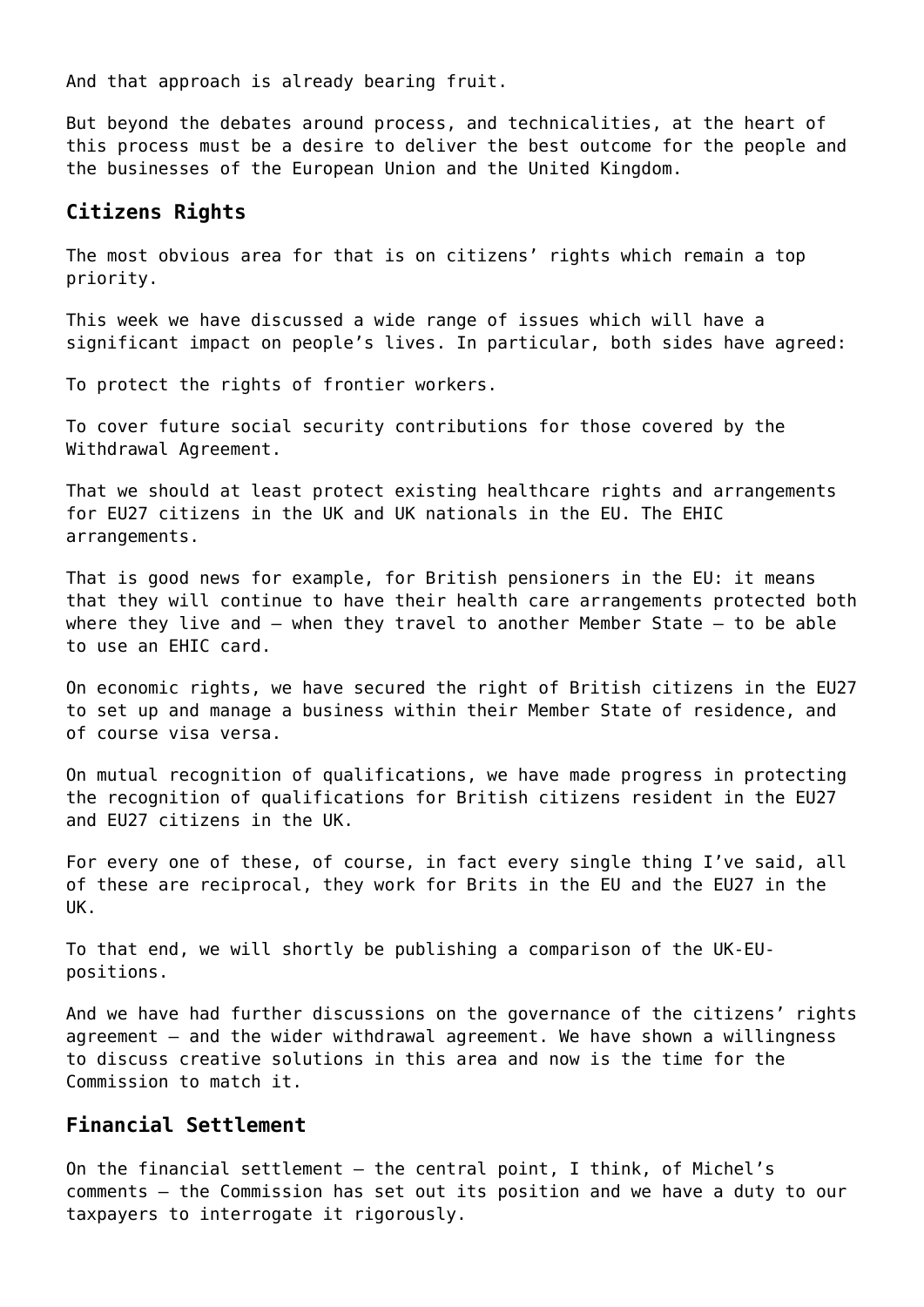At this round we presented our legal analyses. On on-budget issues, on offbudget issues and on the EIB (the European Investment Bank).

It is fair to say, across the piece, we have a very different legal stance. But as we said in the Article 50 letter, the settlement should be in accordance with law and in the spirit of the UK's continuing partnership with the EU, and I repeat the phrase, in accordance with the law and the spirit of the UK's continuing partnership with the EU.

Michel and I agreed in the last round, it is clear we won't be making incremental progress on the final shape of a deal on this in every round, and I think this round demonstrates that.

I think we have succeeded in building mutual understanding, but it is also clear that there are still significant differences to be bridged.

### **Ireland**

On Ireland and Northern Ireland, Michel gave credit to this, our coordinators have met again to build on discussions in July.

We had a good discussion on maintaining the Common Travel Area and on safeguarding the Good Friday Agreement, on the basis of the UK paper.

We think there is a high degree of convergence on these key issues, and we agreed to work up shared principles on the Common Travel Area.

We also agreed to carry out further joint technical work on cross-border cooperation under the Good Friday Agreement.

#### **Separation Issues**

On Separation Issues, we have had good discussions on the detail of papers the UK published ahead of the round.

We have reached almost complete agreement on our approach to post-exit privileges and immunities which benefits both the UK and EU to maintain after we leave, and on our mutual approach to confidentiality requirements on shared information post-exit.

On Euratom and other institutional issues we have built upon discussions in July and are well placed to make even more progress in the next round.

We remain committed to making as much progress as possible on those issues that are solely related to our withdrawal, but our discussions this week have exposed yet again that the UK's approach is substantially more flexible and pragmatic than that of the EU as it avoids unnecessary disruption for businesses and consumers.

We have proposed pragmatic solutions to prevent this disruption and we urge the EU to be more imaginative and flexible in their approach to withdrawal on this point.